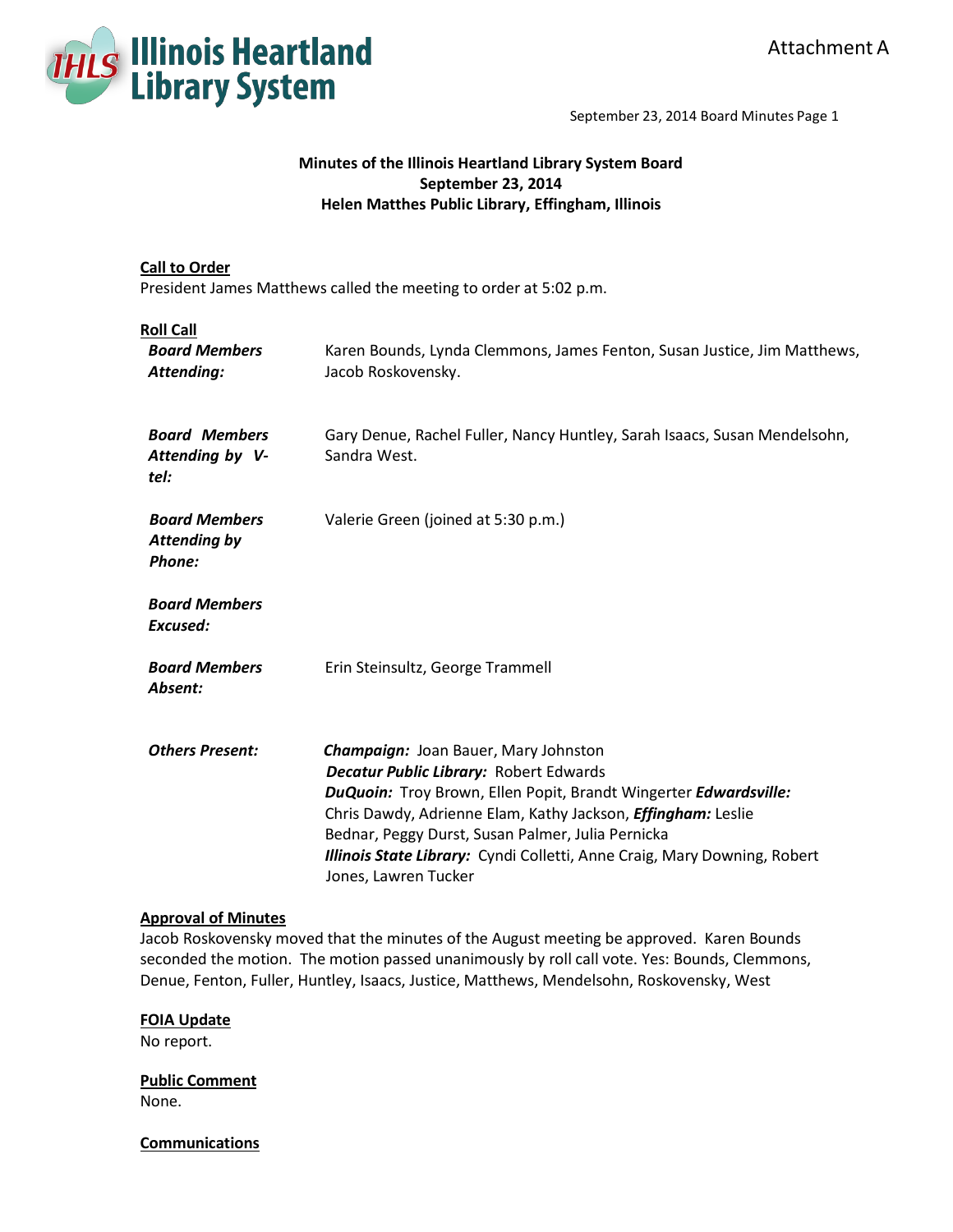

An article was shared concerning Marshall Public Library's plans to honor former IHLS Board Member Janet Hasten by dedicating the Janet Hasten Room at an Open House.

A flyer for the IHLS staff safety training was also shared.

# **Staff Report**

### *Staff Activities***:**

This month's format for the Activities report was based on the new FY2015 Plan of Service. There were no questions concerning the Staff Activities.

### *Staff Update:*

Susan Mendelsohn moved that the Board approve the two position changes on the Staff Update as submitted. Lynda Clemmons seconded the motion. The motion passed unanimously by roll call vote. Yes: Bounds, Clemmons, Denue, Fenton, Fuller, Huntley, Isaacs, Justice, Matthews, Mendelsohn, Roskovensky, West

### *Secondary Employment:*

None this month.

### *Personnel:*

James Fenton moved that the Board go into closed session to discuss personnel pursuant to Section 5ILCS 120 § 2(c)(1)). Karen Bounds seconded the motion. The motion passed unanimously by roll call vote. Yes: Bounds, Clemmons, Denue, Fenton, Fuller, Huntley, Isaacs, Justice, Matthews, Mendelsohn, Roskovensky, West. Closed session began at 5:18 p.m.

The meeting returned to open session at 5:26 p.m.

The Board decided to follow the advice of counsel concerning fact that IHLS has received nothing further from a former employee and her attorney.

### **ISL Report**

Anne Craig reported that Try-It Illinois is October 1-November 30. The Digital Imaging grant is due October 1 and the 2015 Public Library Per Capita and Equalization Grants are due October 15. The Illinois State Library has received a \$100,000 Institute of Museum and Library Services award to hold a forum to assist applicants in applying for autism spectrum disorders programming opportunities. The goal of this project is to help libraries assist patrons with an autism spectrum disorder. The ILA Annual Conference is October 14-16 and the Illinois State Library will host a dessert reception on October 15.

# **SHARE/Dream Grant Report**

The report was included in the Board materials. Chris Dawdy and Ellen Popit reviewed grant activities for the past month. They also shared an interactive map demonstrating the progress and current status of 51 transitional SHARE member libraries. A link to the map will be sent to the Board. Leslie Bednar answered questions on the new SHARE Director position. She will send the FY15 Salary Ranges for IHLS to the Board.

### **Human Resources**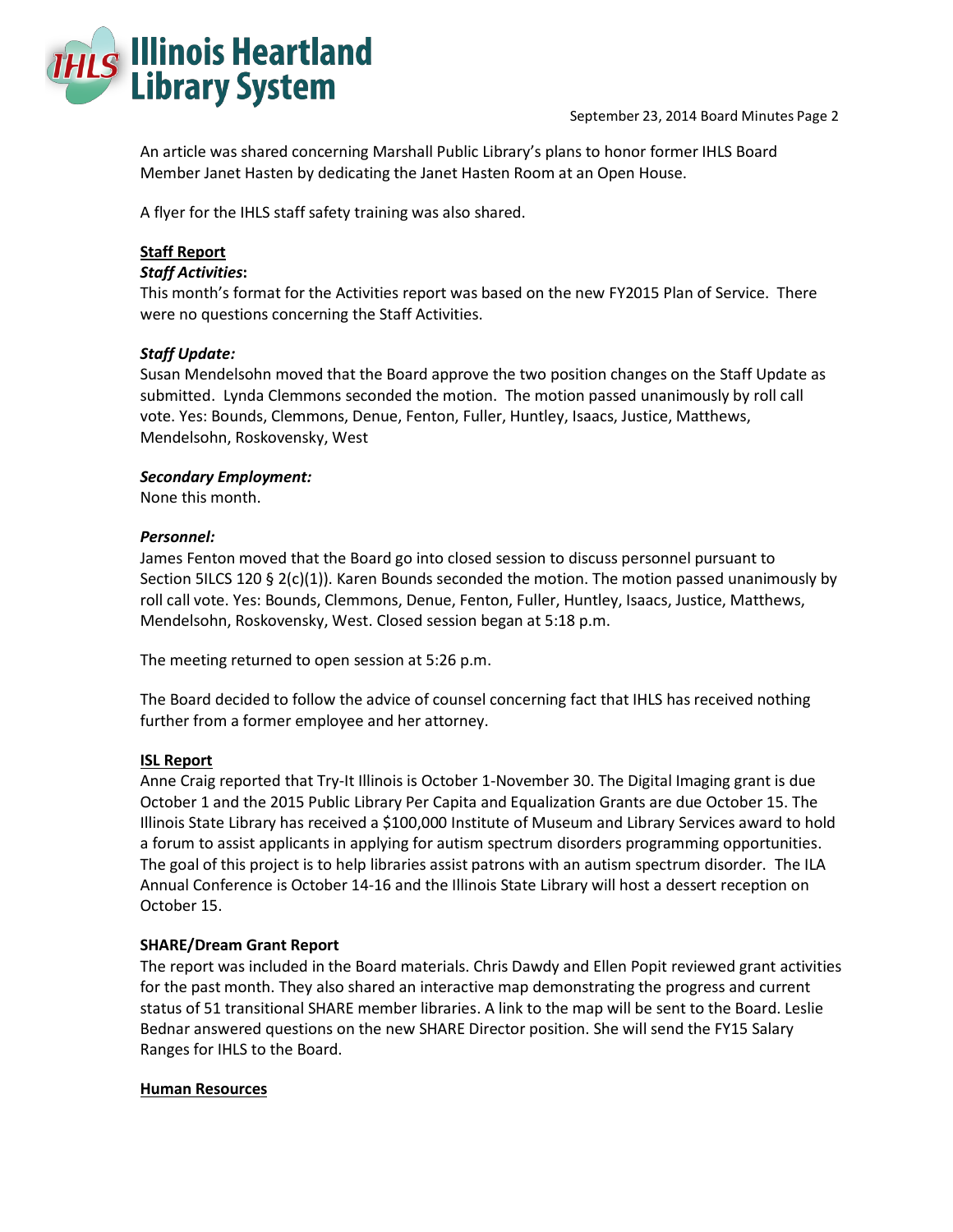

The report was included in the Board materials. The new Human Resources Assistant started on August 18 and HR staff are in the process of updating and combining the four system personnel files.

## **Operations Report**

The report was included in the Board materials. The two new staff vehicles have arrived.

### **Grants Report**

No report.

### **Membership Report**

No Report.

### **IT Report**

The report was included in the Board materials.

### **Committee Reports**

### *Executive Committee:*

Jim Matthews reported that the Executive Committee met. Valarie Green has been appointed as Trustee at Large on the Executive Committee. James Matthews, Valerie Green and Leslie Bednar will meet with ISL staff regarding correspondence from the Illinois State Library on hiring/firing authority. The committee also discussed use of a consent agenda at future meetings and the Bylaw revision. Both of those will be covered under new business.

# *Policy & Membership:*

Jacob Roskovensky reported the committee decided to leave Section 11 paragraph F of the IHLS Bylaws alone. Bylaw 11F states, "All motions shall be decided on a recorded (roll call) vote." The rest will be covered under new business.

### *Personnel:*

Valerie Green reported that the committee did not meet.

### *Financial:*

Nancy Huntley reported the committee did meet. Since they have just begun working on the new financial software, there were no financials this month. There will be 1Q FY2015 report in October.

### *Facilities:*

Karen Bounds reported the committee discussed the items covered in the Operations Report.

### *Long Range Planning:*

George Trammell reported that the committee did not meet.

### **Unfinished Business**

### *FY2015 Board Committees:*

Jim Matthews reported that Erin Steinsultz resigned from the Board. He will begin to seek a replacement. The new Committee schedule was included in the packet. Susan Justice was added to the Financial and Personnel Committees.